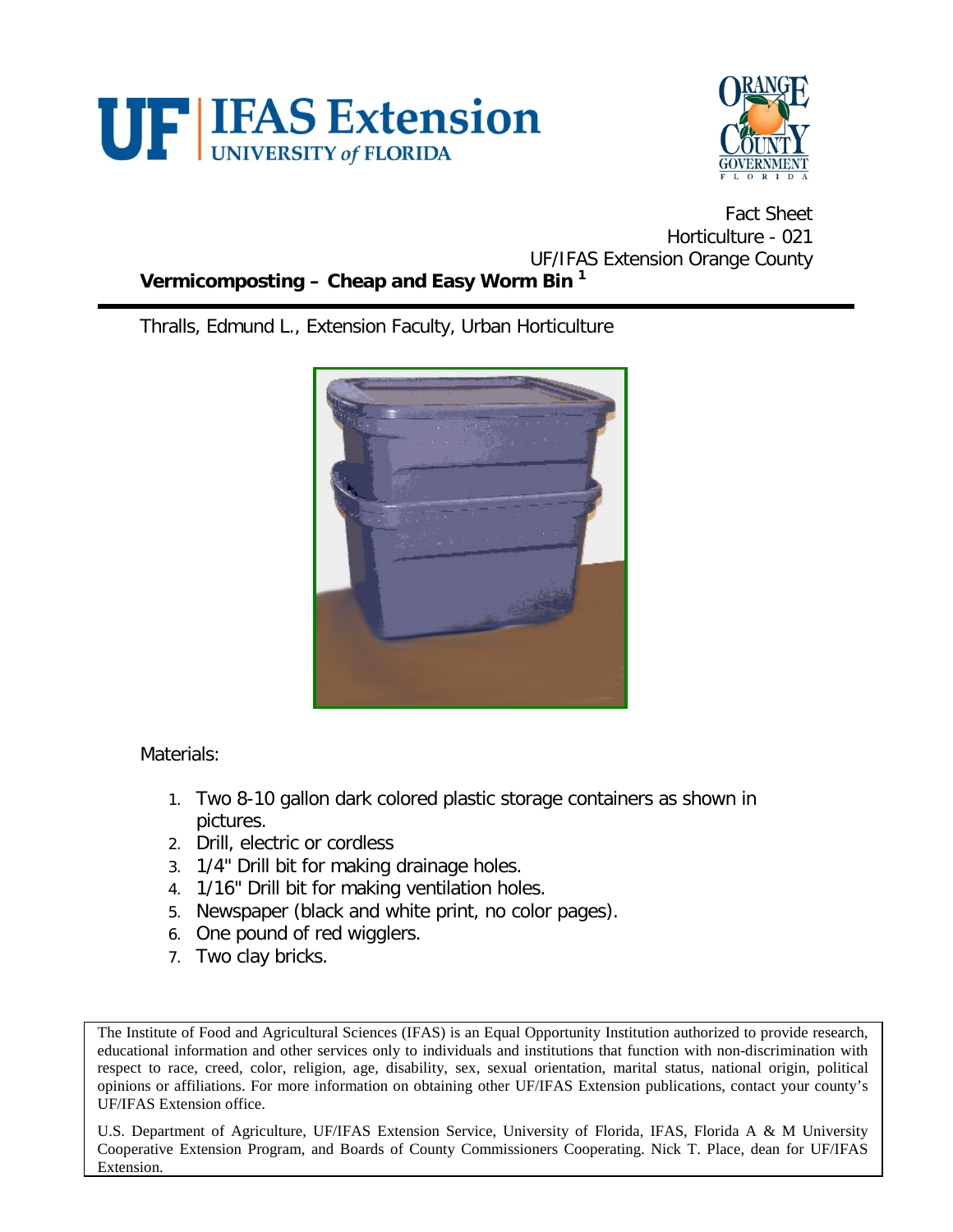Directions:

1. Drill about twenty evenly spaced 1/4 inch holes in the bottom of one container. These holes will provide drainage.



2. Drill ventilation holes about  $1 - 1$   $\frac{1}{2}$  inches apart on each side of all the containers near the top edge using the 1/16 inch bit. Also drill about 30 small holes in the top of **one** of the lids.

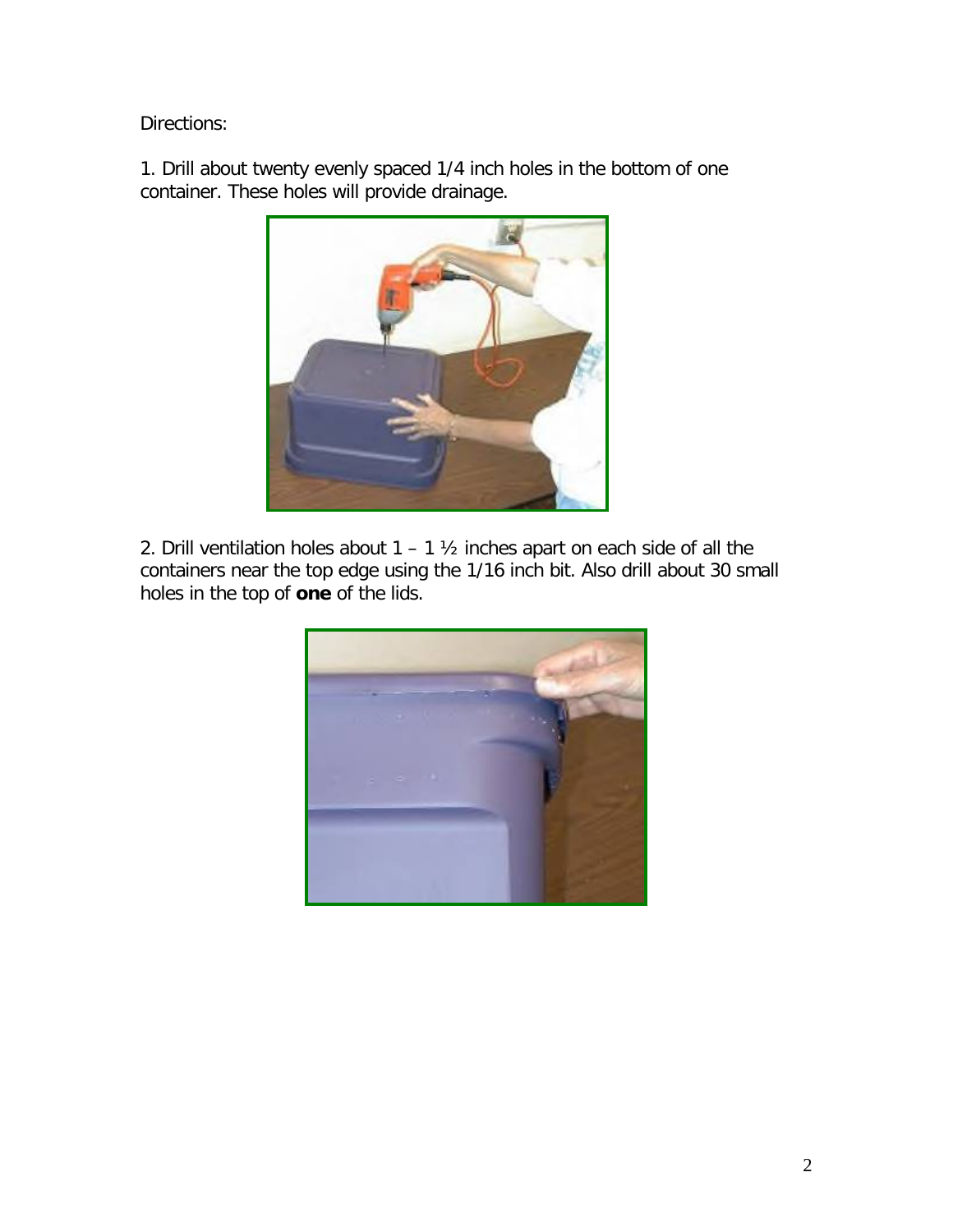3. Prepare bedding for the worms by shredding Newspaper into 1 inch strips. Worms need bedding that is moist but not soggy. Moisten the newspaper by soaking it in water and then squeezing out the excess water. Cover the bottom of a container that has ¼" holes in the bottom with 3-4 inches of moist newspaper, fluffed up. Add an half cup of soil for "grit" to help the worms digest their food. Place two clay bricks in the bottom of the container that has no holes in the bottom and place this container with bedding on top of the two bricks.







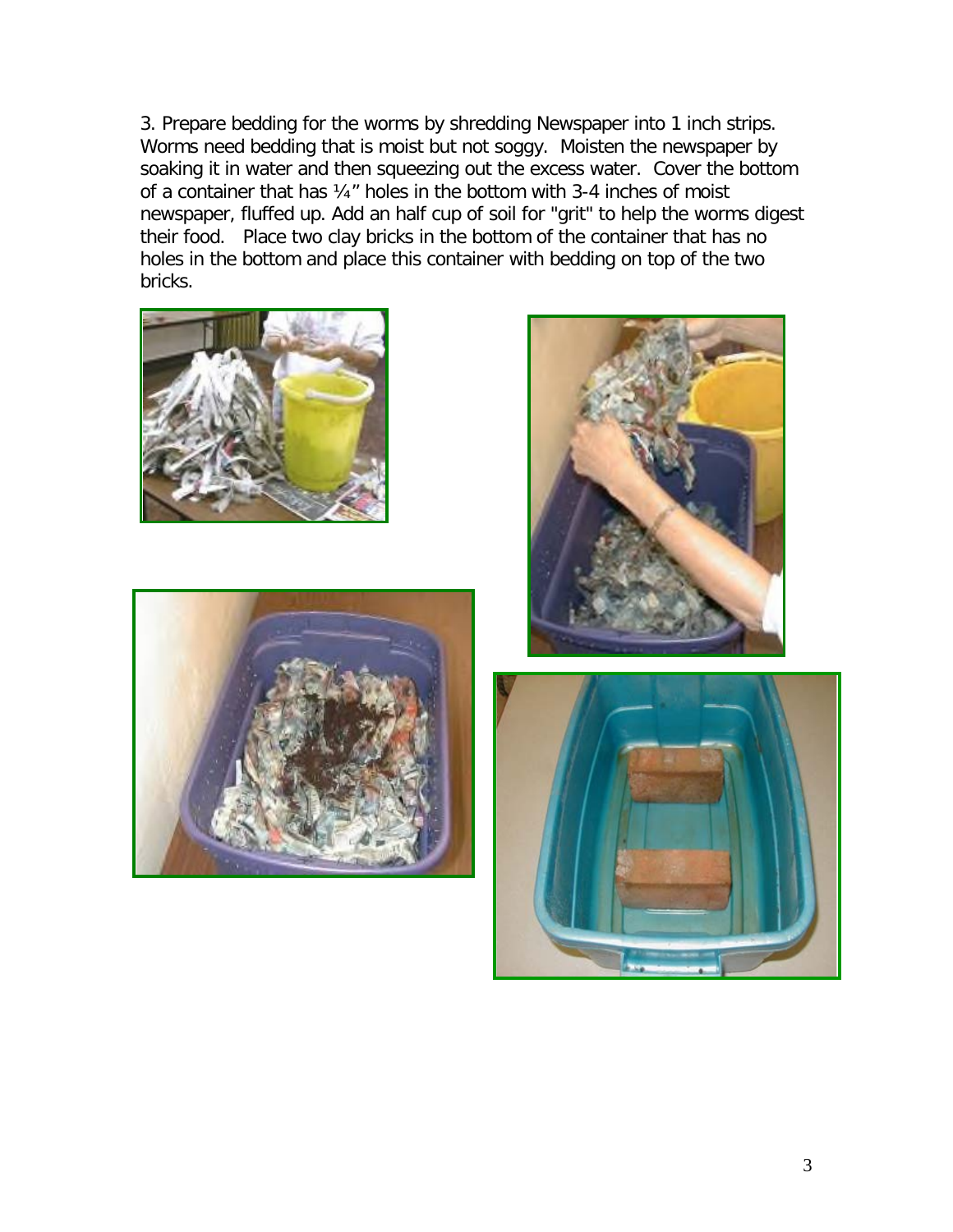4. Add worms (red wigglers) to the bedding. Purchase worms in bulk, the Cooperative Extension office can give you names of suppliers.



5. Cut a piece of cardboard to fit over the bedding, and get it wet. Then cover the bedding with the cardboard. This will keep down the fruit fly population. Then place the lid with the holes on top of the container with the worms and bedding in it.



6. Place your bin in a well-ventilated area such as a laundry room, garage, balcony, under the kitchen sink, or outside in the shade. Worm liquids will accumulate in the bottom container and may be used as a low analysis liquid fertilizer.<sup>2</sup>

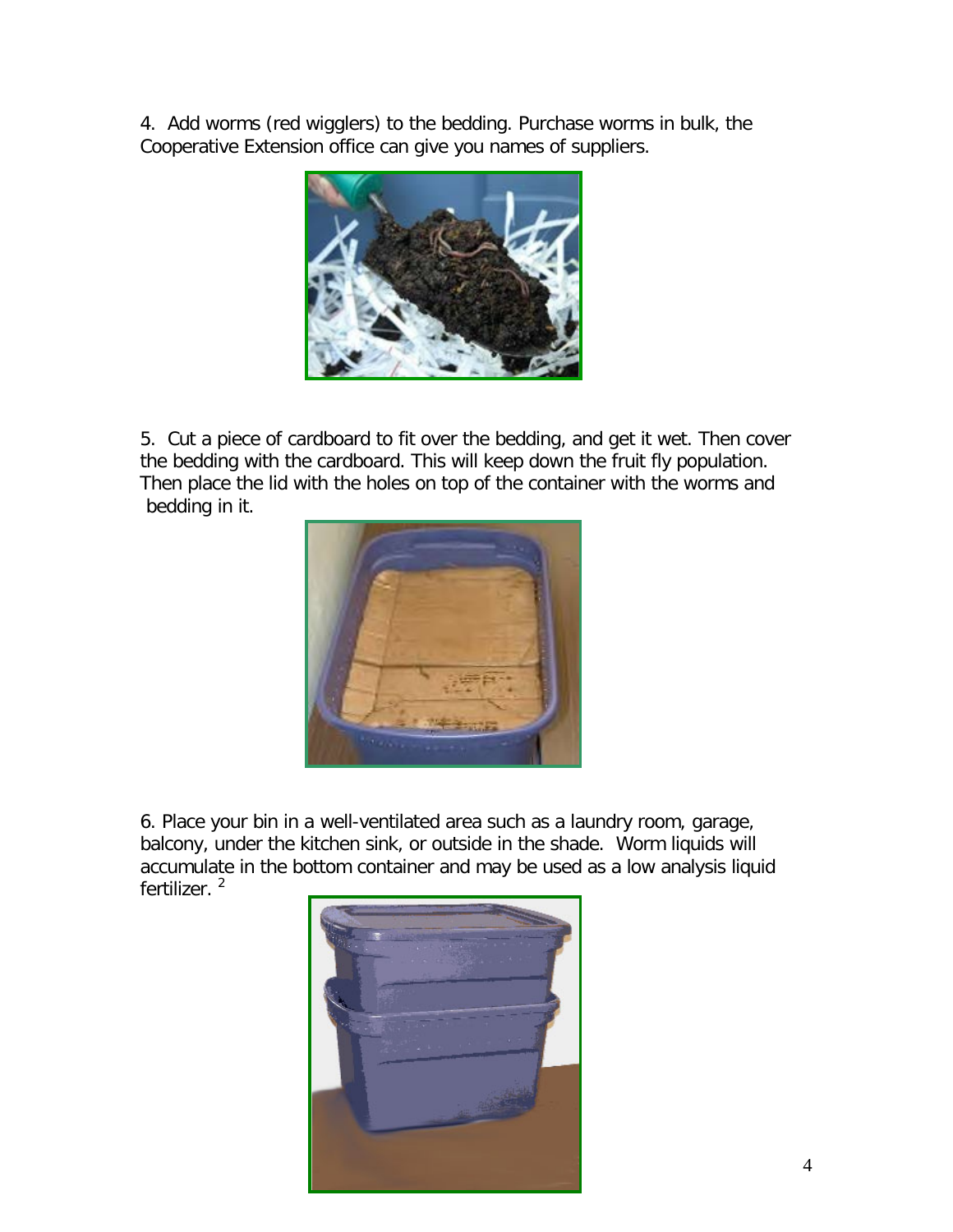7. Feed the worms slowly at first. As the worms multiply, begin to add more food. Gently bury the food in a different section of the container each week, under the cardboard. The worms will follow the food scraps around the container.

8. When the first container is full and there are no recognizable food scraps, place the castings and worms on a white plastic trash bag ore several layers of newspaper (these can be used in the worm bin later) under full light. After 15- 20 minutes the worms will crawl into the casting to get away from the light. Use a large spoon and collect the castings in another container (wear plastic/latex gloves). Repeat this several times to collect all the casting you can. Place new bedding material in the cleaned out container with holes in the bottom and follow the procedure in direction  $#3$  above and return the worms to the container.<sup>3</sup>